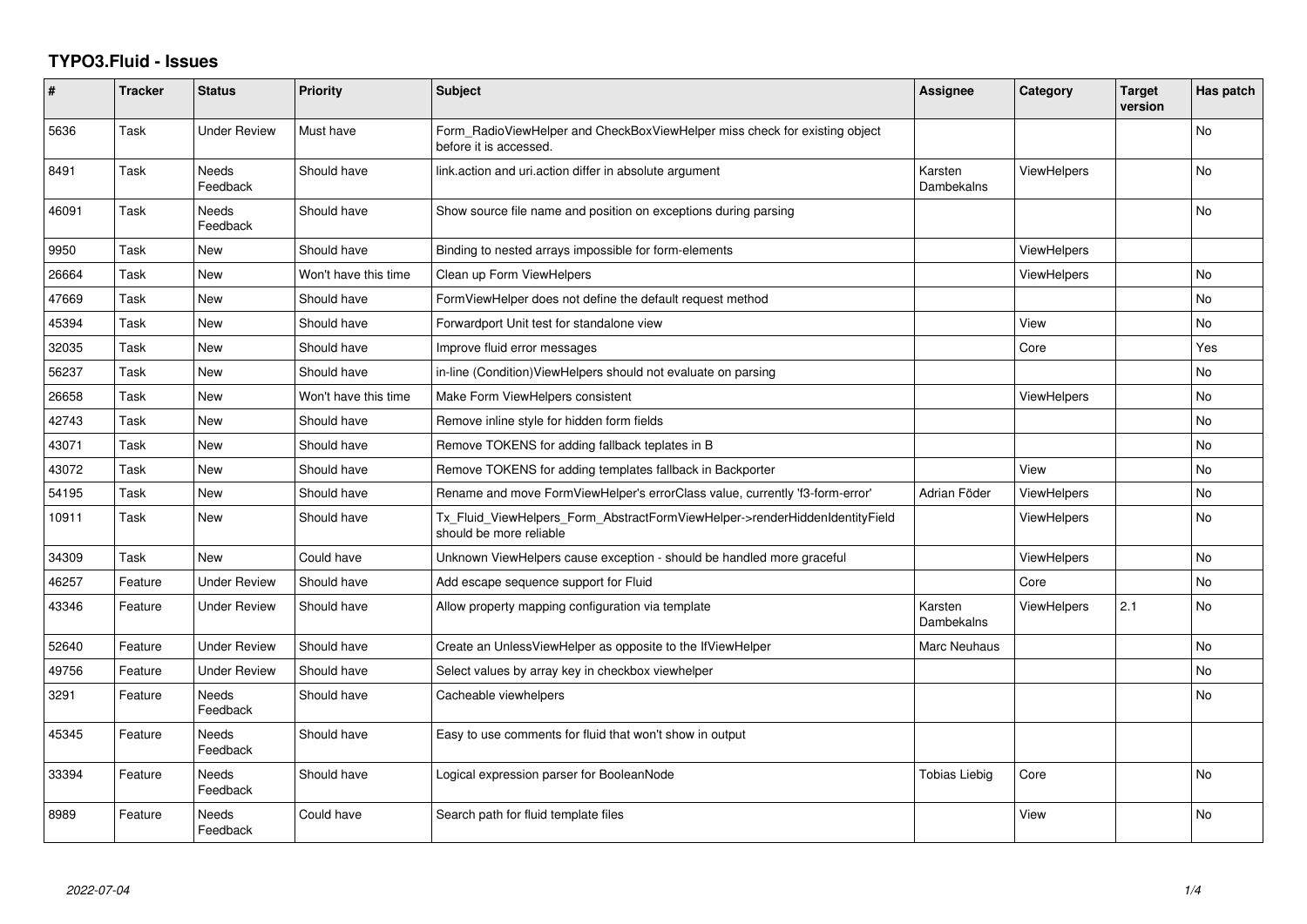| #     | <b>Tracker</b> | <b>Status</b>       | <b>Priority</b> | Subject                                                                                       | <b>Assignee</b>        | Category    | <b>Target</b><br>version | Has patch |
|-------|----------------|---------------------|-----------------|-----------------------------------------------------------------------------------------------|------------------------|-------------|--------------------------|-----------|
| 9005  | Feature        | Accepted            | Could have      | Fluid Template Analyzer (FTA)                                                                 | Sebastian<br>Kurfuerst |             |                          |           |
| 5933  | Feature        | Accepted            | Should have     | Optional section rendering                                                                    | Sebastian<br>Kurfuerst | ViewHelpers |                          | No        |
| 60003 | Feature        | New                 | Should have     | Add required-Attribute to f:form.password                                                     |                        | ViewHelpers |                          | No        |
| 40081 | Feature        | New                 | Should have     | Allow assigned variables as keys in arrays                                                    |                        |             |                          | No        |
| 36410 | Feature        | New                 | Should have     | Allow templates to send arguments back to layout                                              |                        | ViewHelpers |                          | No        |
| 48355 | Feature        | New                 | Could have      | Assign output of viewhelper to template variable for further processing.                      |                        |             |                          |           |
| 46545 | Feature        | New                 | Should have     | Better support for arrays in options of SelectViewHelper                                      |                        |             |                          | No        |
| 60181 | Feature        | New                 | Could have      | Caching mechanism for Fluid Views/Templates                                                   |                        | View        |                          | No        |
| 38130 | Feature        | New                 | Should have     | Checkboxes and multiple select fields should have an assignable default value                 |                        |             |                          | No        |
| 7608  | Feature        | New                 | Could have      | Configurable shorthand/object accessor delimiters                                             |                        | Core        |                          | Yes       |
| 3725  | Feature        | New                 | Could have      | <b>CSS Engine</b>                                                                             | Christian Müller       | ViewHelpers |                          | No        |
| 1907  | Feature        | New                 | Could have      | Default values for view helpers based on context                                              |                        | Core        |                          |           |
| 45153 | Feature        | New                 | Should have     | f:be.menus.actionMenuItem - Detection of the current select option is insufficient            |                        |             |                          | No        |
| 62346 | Feature        | New                 | Could have      | f:comment should have high precende                                                           |                        | Core        | 3.x                      | No        |
| 31955 | Feature        | New                 | Should have     | f:uri.widget                                                                                  |                        | Widgets     |                          | <b>No</b> |
| 10472 | Feature        | New                 | Could have      | Fluid Standalone distribution                                                                 |                        | Core        |                          | No        |
| 4704  | Feature        | New                 | Should have     | Improve parsing exception messages                                                            |                        | Core        |                          |           |
| 37095 | Feature        | New                 | Should have     | It should be possible to set a different template on a Fluid TemplateView inside an<br>action | Christopher<br>Hlubek  |             |                          | No        |
| 51100 | Feature        | New                 | Must have       | Links with absolute URI should have the option of URI Scheme                                  |                        | ViewHelpers |                          | No        |
| 30555 | Feature        | New                 | Could have      | Make TagBuilder more extensible                                                               |                        | Core        |                          | No        |
| 42397 | Feature        | New                 | Should have     | Missing viewhelper for general links                                                          |                        |             |                          | No        |
| 36559 | Feature        | New                 | Could have      | New widget progress bar                                                                       |                        |             |                          | Yes       |
| 60271 | Feature        | New                 | Should have     | Paginate viewhelper, should also support arrays                                               |                        |             |                          | No        |
| 39936 | Feature        | <b>New</b>          | Should have     | registerTagAttribute should handle default values                                             |                        | ViewHelpers |                          | No        |
| 33215 | Feature        | New                 | Should have     | RFC: Dynamic values in ObjectAccess paths                                                     |                        |             |                          | No        |
| 9514  | Feature        | New                 | Should have     | Support explicit Array Arguments for ViewHelpers                                              |                        |             |                          |           |
| 51277 | Feature        | New                 | Should have     | ViewHelper context should be aware of actual file occurrence                                  |                        |             |                          | No        |
| 51239 | <b>Bug</b>     | <b>Under Review</b> | Must have       | AbstractViewHelper use incorrect method signature for "\$this->systemLogger->log()"           | Adrian Föder           | Core        |                          | Yes       |
| 52536 | Bug            | <b>Under Review</b> | Should have     | Errorclass not set if no property-attribute set                                               |                        |             |                          |           |
| 59057 | Bug            | <b>Under Review</b> | Must have       | Hidden empty value fields shoud be disabled when related field is disabled                    | Bastian<br>Waidelich   | ViewHelpers |                          | No        |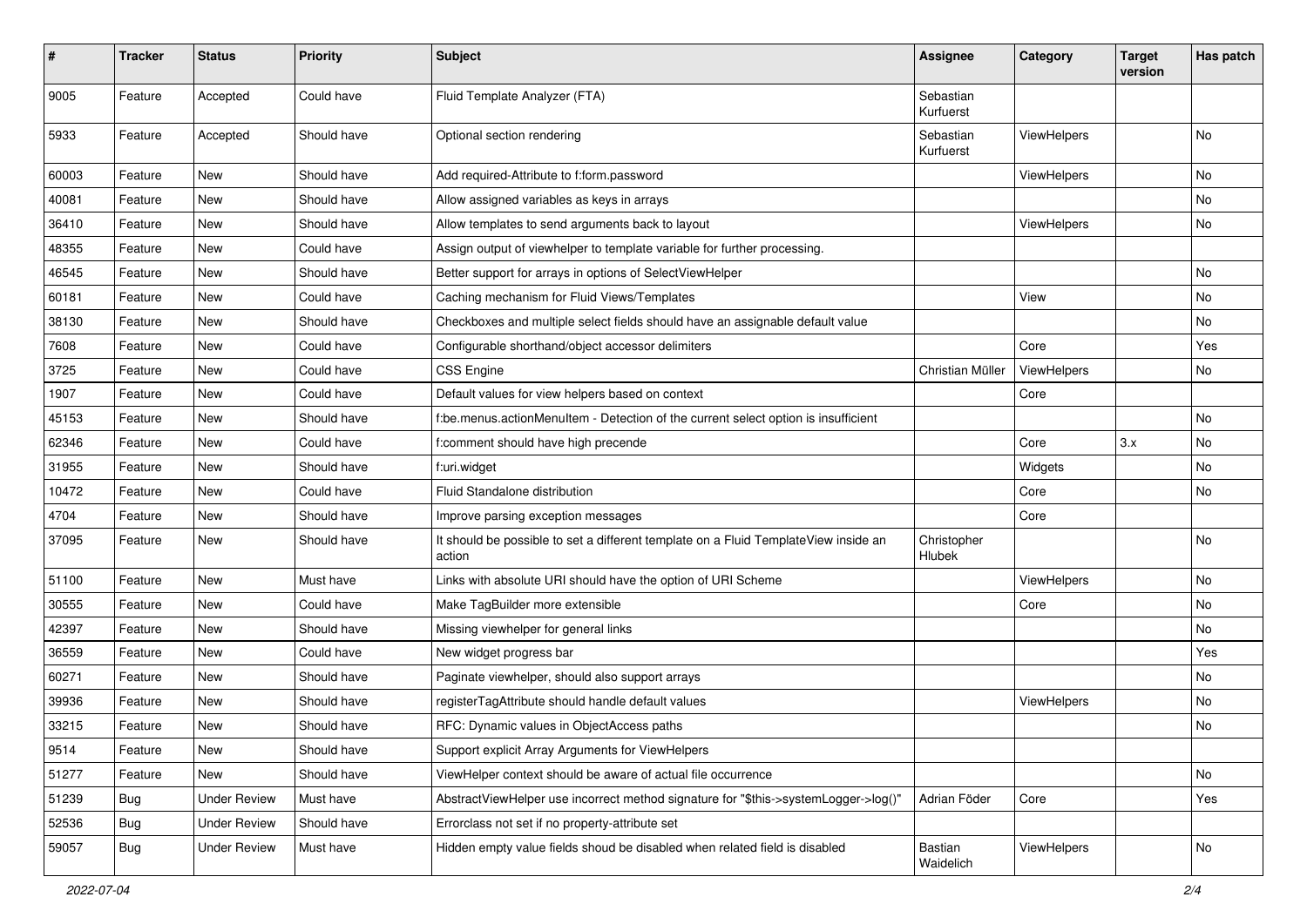| #     | <b>Tracker</b> | <b>Status</b>            | <b>Priority</b> | <b>Subject</b>                                                                                              | <b>Assignee</b>             | Category           | Target<br>version | Has patch |
|-------|----------------|--------------------------|-----------------|-------------------------------------------------------------------------------------------------------------|-----------------------------|--------------------|-------------------|-----------|
| 55008 | Bug            | <b>Under Review</b>      | Should have     | Interceptors should be used in Partials                                                                     | Christian Müller            |                    |                   | No        |
| 40998 | <b>Bug</b>     | <b>Under Review</b>      | Should have     | Missing parent request namespaces in form field name prefix                                                 | Sebastian<br>Kurfuerst      | ViewHelpers        | 1.1.1             | No        |
| 53806 | <b>Bug</b>     | <b>Under Review</b>      | Should have     | Paginate widget maximumNumberOfLinks rendering wrong number of links                                        | Bastian<br>Waidelich        | Widgets            |                   | No        |
| 34682 | Bug            | <b>Under Review</b>      | Should have     | Radio Button missing checked on validation error                                                            |                             | ViewHelpers        |                   | <b>No</b> |
| 65424 | <b>Bug</b>     | <b>Under Review</b>      | Should have     | SelectViewHelper must respect option(Value Label)Field for arrays                                           |                             | ViewHelpers        |                   | <b>No</b> |
| 44234 | <b>Bug</b>     | <b>Under Review</b>      | Should have     | selectViewHelper's sorting does not respect locale collation                                                |                             | ViewHelpers        | 2.1               | <b>No</b> |
| 47006 | Bug            | Under Review             | Should have     | widget identifier are not unique                                                                            |                             |                    |                   | <b>No</b> |
| 50888 | <b>Bug</b>     | <b>Under Review</b>      | Should have     | WSOD by changing name of section and if Fluid caches are generated                                          |                             |                    |                   | <b>No</b> |
| 36662 | Bug            | Needs<br>Feedback        | Should have     | Checked state isn't always correct when property is collection                                              | Kevin Ulrich<br>Moschallski | <b>ViewHelpers</b> | 1.1.1             | <b>No</b> |
| 46289 | <b>Bug</b>     | <b>Needs</b><br>Feedback | Should have     | Enable Escaping Interceptor in XML request format                                                           |                             | View               | 2.0.1             | <b>No</b> |
| 58862 | <b>Bug</b>     | Needs<br>Feedback        | Should have     | FormViewHelper doesn't accept NULL as value for \$arguments                                                 | Bastian<br>Waidelich        | ViewHelpers        |                   | Yes       |
| 33628 | <b>Bug</b>     | Needs<br>Feedback        | Must have       | Multicheckboxes (multiselect) for Collections don't work                                                    | Christian Müller            | ViewHelpers        |                   | <b>No</b> |
| 28551 | <b>Bug</b>     | Accepted                 | Should have     | (v4) backport VHTest                                                                                        | Sebastian<br>Kurfuerst      |                    |                   | <b>No</b> |
| 28554 | Bug            | New                      | Should have     | (v4) implement feature flag to disable caching                                                              |                             |                    |                   | No        |
| 28550 | <b>Bug</b>     | New                      | Should have     | (v4) make widgets cacheable, i.e. not implement childnodeaccess interface                                   |                             |                    |                   | No        |
| 28552 | <b>Bug</b>     | New                      | Should have     | (v5) write ViewHelper test for compiled run; adjust functional test to do two passes<br>(uncached & cached) |                             |                    |                   | No        |
| 12863 | Bug            | New                      | Should have     | Attributes of a viewhelper can't contain a '-'                                                              | Sebastian<br>Kurfuerst      | Core               |                   | <b>No</b> |
| 30937 | Bug            | New                      | Should have     | CropViewHelper stringToTruncate can't be supplied so it can't be easily extended                            |                             | <b>ViewHelpers</b> |                   | Yes       |
| 54284 | Bug            | New                      | Should have     | Default Option for Switch/Case VH                                                                           |                             | <b>ViewHelpers</b> |                   | No        |
| 13045 | Bug            | New                      | Should have     | Entity decode of strings are different between if-conditions and output of variable                         |                             |                    |                   |           |
| 49600 | <b>Bug</b>     | New                      | Should have     | f:form tag shown as a HTML on frontend                                                                      |                             | ViewHelpers        |                   | <b>No</b> |
| 58921 | Bug            | <b>New</b>               | Should have     | f:form.* VHs crash if NOT inside f:form but followed by f:form                                              |                             |                    |                   | <b>No</b> |
| 37619 | Bug            | New                      | Should have     | Fatal Error when using variable in name attribute of Section ViewHelper                                     |                             | <b>ViewHelpers</b> |                   | <b>No</b> |
| 49038 | Bug            | <b>New</b>               | Must have       | form.select does not select the first item if prependOptionValue is used                                    |                             |                    |                   | No        |
| 8648  | Bug            | <b>New</b>               | Should have     | format.crop ViewHelper should support all features of the crop stdWrap function                             |                             | ViewHelpers        |                   | <b>No</b> |
| 58983 | Bug            | <b>New</b>               | Should have     | format.date does not respect linebreaks and throws exception                                                |                             |                    |                   | <b>No</b> |